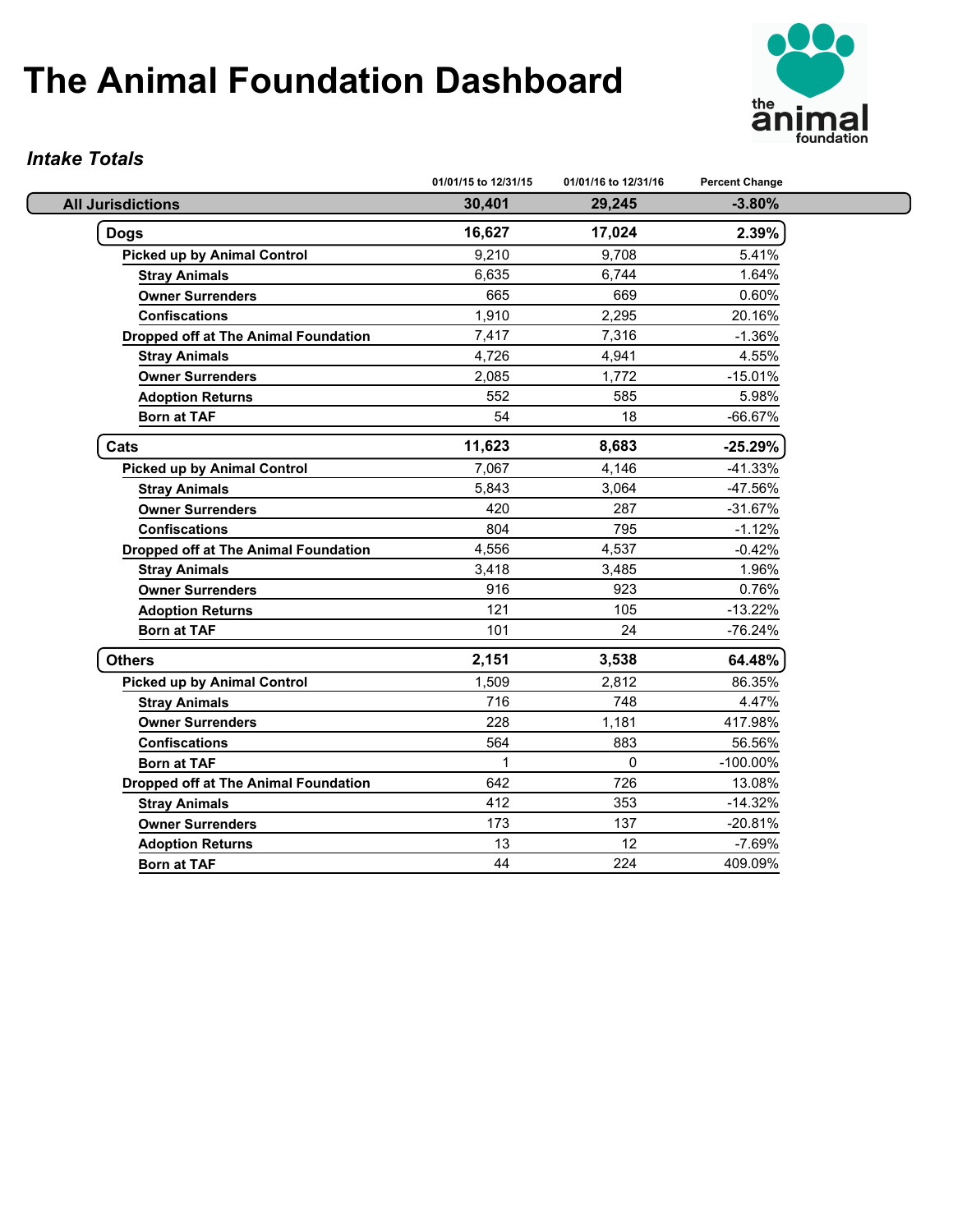

### *Outcome Totals*

|                          | 01/01/15 to 12/31/15 | 01/01/16 to 12/31/16 | <b>Percent Change</b> |
|--------------------------|----------------------|----------------------|-----------------------|
| <b>All Jurisdictions</b> | 30,565               | 29,176               | $-4.54%$              |
| <b>Dogs</b>              | 16,780               | 16,949               | 1.01%                 |
| <b>Adoption</b>          | 7,604                | 7,295                | $-4.06%$              |
| <b>Died</b>              | 52                   | 52                   | 0.00%                 |
| Euthanasia               | 3,050                | 3,045                | $-0.16%$              |
| <b>Missing/Escaped</b>   | 14                   | 15                   | 7.14%                 |
| <b>Returned to Owner</b> | 4,047                | 4,166                | 2.94%                 |
| <b>Transfer</b>          | 2,013                | 2,376                | 18.03%                |
| Cats                     | 11,643               | 8,759                | $-24.77%$             |
| <b>Adoption</b>          | 3,664                | 3,134                | $-14.47%$             |
| <b>Died</b>              | 111                  | 89                   | $-19.82%$             |
| Euthanasia               | 6,359                | 3,055                | -51.96%               |
| <b>Missing/Escaped</b>   | 19                   | 9                    | $-52.63%$             |
| <b>Returned to Owner</b> | 530                  | 364                  | $-31.32%$             |
| <b>RTF</b>               | 251                  | 308                  | 22.71%                |
| <b>SNR</b>               | 380                  | 1,139                | 199.74%               |
| <b>Transfer</b>          | 329                  | 661                  | 100.91%               |
| <b>Others</b>            | 2,142                | 3,468                | 61.90%                |
| <b>Adoption</b>          | 965                  | 810                  | $-16.06%$             |
| <b>Died</b>              | 94                   | 132                  | 40.43%                |
| Euthanasia               | 756                  | 2,003                | 164.95%               |
| Missing/Escaped          | 20                   | 21                   | 5.00%                 |
| <b>Returned to Owner</b> | 81                   | 96                   | 18.52%                |
| <b>RTF</b>               | 3                    | $\mathbf{0}$         | $-100.00\%$           |
| <b>Transfer</b>          | 223                  | 406                  | 82.06%                |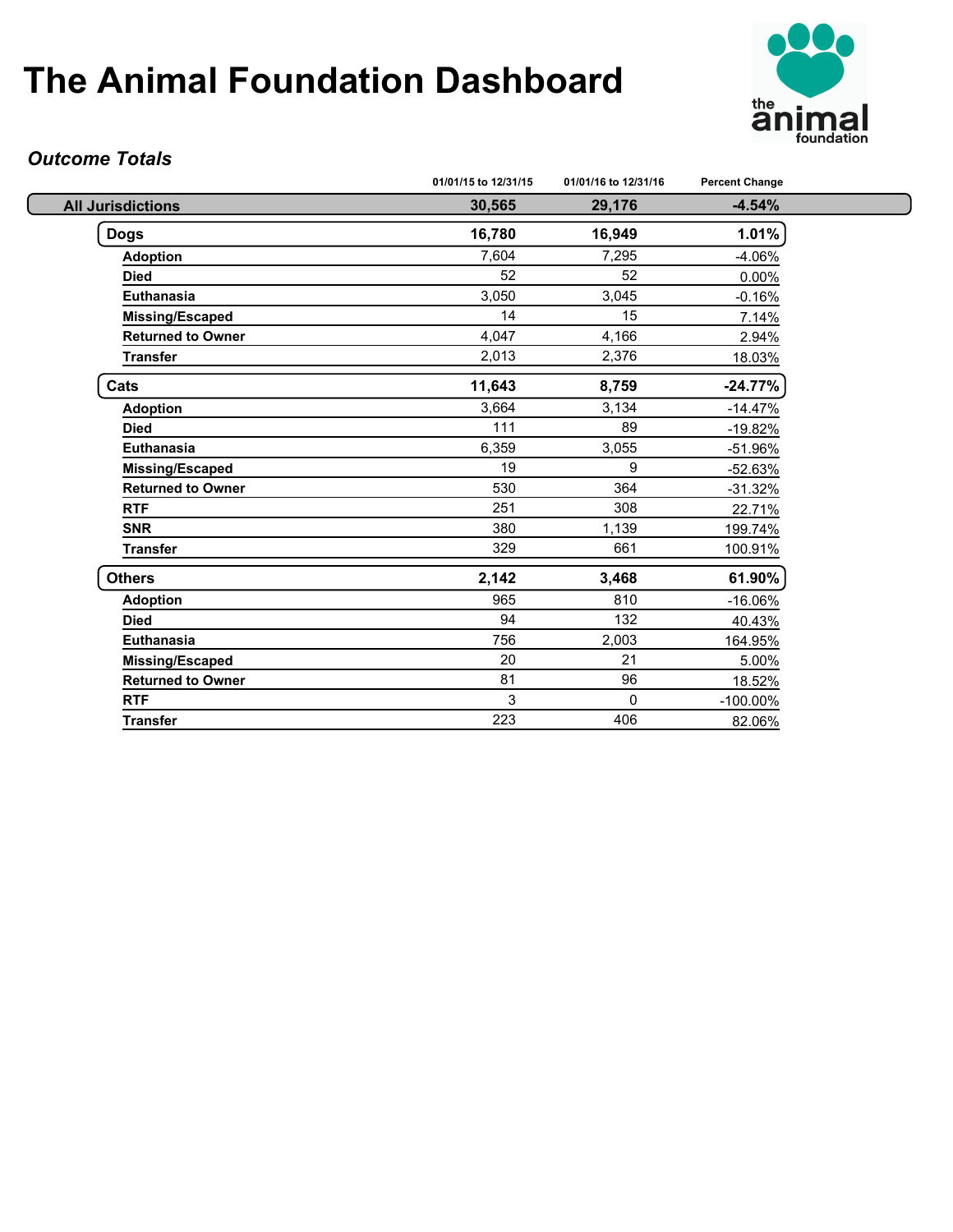

#### *Foster Statsistics*

|                                    | 01/01/15 to 12/31/15 | 01/01/16 to 12/31/16 | <b>Percent Change</b> |
|------------------------------------|----------------------|----------------------|-----------------------|
| <b>All Jurisdictions</b>           |                      |                      |                       |
| <b>Total</b>                       |                      |                      |                       |
| <b>Animals Sent to Foster</b>      | 1,554                | 1,569                | 0.97%                 |
| <b>Animal Returned from Foster</b> | 1.610                | 1.507                | $-6.40%$              |
| <b>Foster Parents</b>              | 412                  | 410                  | $-0.49%$              |
| <b>Avg. Time in Foster</b>         | 34                   | 32                   | $-6.53%$              |
| <b>Dogs</b>                        |                      |                      |                       |
| <b>Animals Sent to Foster</b>      | 442                  | 458                  | 3.62%                 |
| <b>Animal Returned from Foster</b> | 470                  | 438                  | $-6.81%$              |
| <b>Foster Parents</b>              | 199                  | 214                  | 7.54%                 |
| Avg. Time in Foster                | 36                   | 27                   | $-26.34%$             |
| Cats                               |                      |                      |                       |
| <b>Animals Sent to Foster</b>      | 1,038                | 936                  | $-9.83%$              |
| <b>Animal Returned from Foster</b> | 1,052                | 920                  | $-12.55%$             |
| <b>Foster Parents</b>              | 236                  | 215                  | $-8.90%$              |
| Avg. Time in Foster                | 33                   | 36                   | 8.51%                 |
| <b>Others</b>                      |                      |                      |                       |
| <b>Animals Sent to Foster</b>      | 74                   | 175                  | 136.49%               |
| <b>Animal Returned from Foster</b> | 88                   | 149                  | 69.32%                |
| <b>Foster Parents</b>              | 24                   | 33                   | 37.50%                |
| Avg. Time in Foster                | 42                   | 26                   | $-38.01%$             |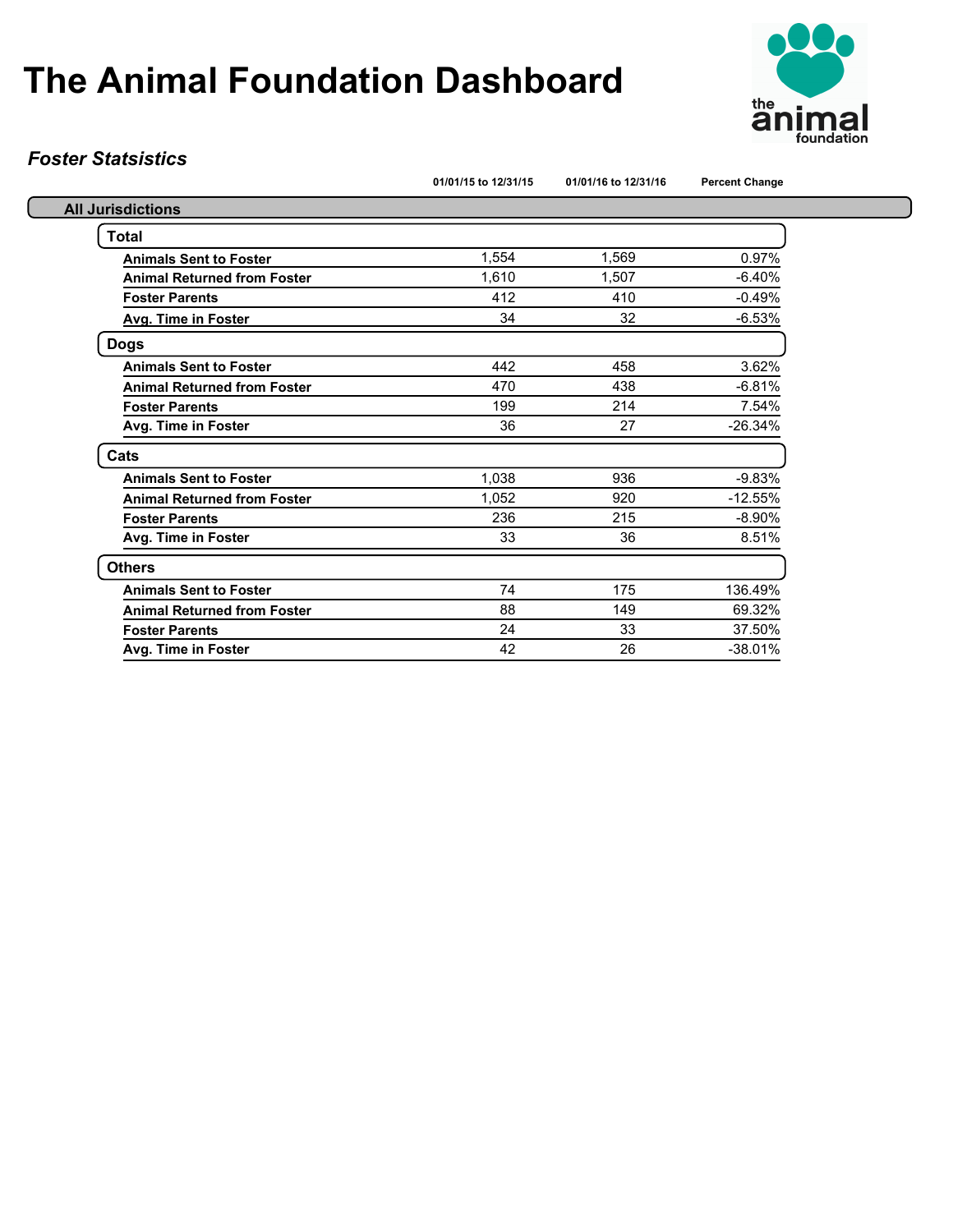

### *Shelter Surgery Totals*

|                            | 01/01/15 to 12/31/15 | 01/01/16 to 12/31/16 | <b>Percent Change</b> |  |
|----------------------------|----------------------|----------------------|-----------------------|--|
| <b>All Jurisdictions</b>   | 12,216               | 13,077               | 6.58%                 |  |
| <b>Dogs</b>                | 8,446                | 8,206                | $-2.92%$              |  |
| <b>Spay/Neuter</b>         | 8,184                | 7,930                | $-3.20%$              |  |
| <b>Adoption</b>            | 5,614                | 5,324                | $-5.45%$              |  |
| <b>Transfer to Partner</b> | 1,021                | 1,088                | 6.16%                 |  |
| <b>Returned to Owner</b>   | 1,315                | 1,333                | 1.35%                 |  |
| <b>Other Outcomes</b>      | 234                  | 185                  | $-26.49%$             |  |
| <b>Other Surgery</b>       | 262                  | 276                  | 5.07%                 |  |
| <b>Adoption</b>            | 153                  | 147                  | $-4.08%$              |  |
| <b>Transfer to Partner</b> | 32                   | 33                   | 3.03%                 |  |
| <b>Returned to Owner</b>   | 11                   | $\sqrt{5}$           | $-120.00\%$           |  |
| <b>Other Outcomes</b>      | 66                   | 91                   | 27.47%                |  |
| Cats                       | 3,497                | 4,579                | 23.63%                |  |
| <b>Spay/Neuter</b>         | 3,453                | 4,526                | 23.71%                |  |
| <b>Adoption</b>            | 2,752                | 2,260                | $-21.77%$             |  |
| <b>Transfer to Partner</b> | 104                  | 117                  | 11.11%                |  |
| <b>Returned to Owner</b>   | 78                   | 54                   | $-44.44%$             |  |
| <b>SNR</b>                 | 336                  | 1,111                | 69.76%                |  |
| <b>TNR</b>                 | 19                   | 847                  | 97.76%                |  |
| <b>Other Outcomes</b>      | 164                  | 137                  | $-19.71%$             |  |
| <b>Other Surgery</b>       | 44                   | 53                   | 16.98%                |  |
| <b>Adoption</b>            | 21                   | 22                   | 4.55%                 |  |
| <b>Transfer to Partner</b> | 1                    | 0                    | -100.00%              |  |
| <b>SNR</b>                 | $\mathbf{1}$         | $\overline{c}$       | 50.00%                |  |
| <b>TNR</b>                 | $\mathbf 0$          | $\overline{4}$       | 100.00%               |  |
| <b>Other Outcomes</b>      | 21                   | 25                   | 16.00%                |  |
| <b>Others</b>              | 273                  | 292                  | 6.51%                 |  |
| <b>Spay/Neuter</b>         | $\overline{271}$     | 291                  | 6.87%                 |  |
| <b>Adoption</b>            | 242                  | 249                  | 2.81%                 |  |
| <b>Transfer to Partner</b> | 20                   | 22                   | 9.09%                 |  |
| <b>Other Outcomes</b>      | $\boldsymbol{9}$     | 20                   | 55.00%                |  |
| <b>Other Surgery</b>       | $\overline{c}$       | $\mathbf{1}$         | $-100.00\%$           |  |
| <b>Adoption</b>            | 1                    | 1                    | 0.00%                 |  |
| <b>Other Outcomes</b>      | $\mathbf{1}$         | 0                    | $-100.00\%$           |  |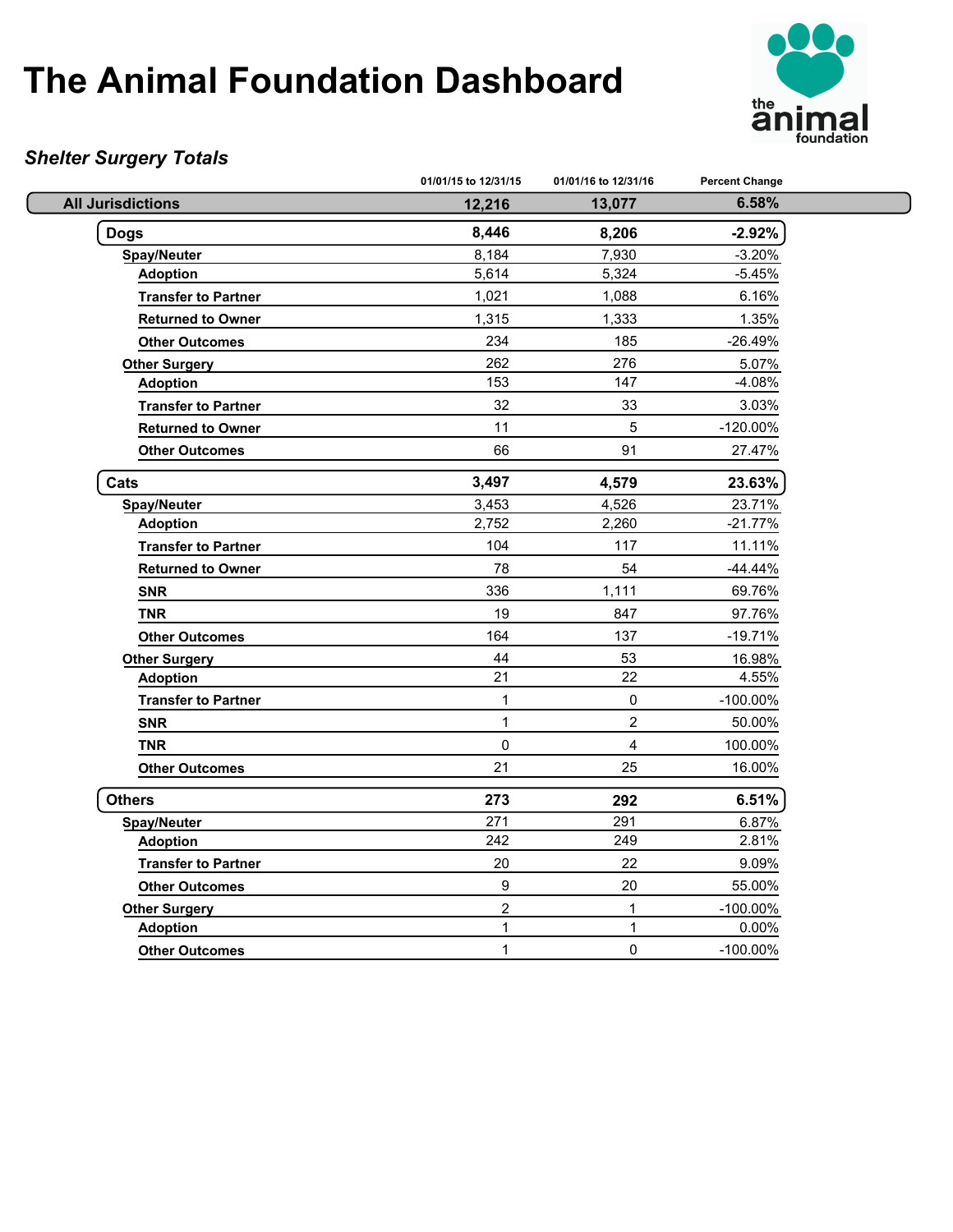

#### *Public Services*

|                                                  | 01/01/15 to 12/31/15 | 01/01/16 to 12/31/16 | <b>Percent Change</b> |  |
|--------------------------------------------------|----------------------|----------------------|-----------------------|--|
| <b>Dogs</b>                                      | 14,752               | 14,539               | $-1.44%$              |  |
| <b>Owner Requested Euthanasia</b>                | 1,602                | 1,755                | 9.55%                 |  |
| <b>Public S/N Clinic - Microchips Implanted</b>  | 741                  | 672                  | $-9.31%$              |  |
| <b>Public S/N Clinic - Surgeries</b>             | 2,089                | 1,866                | $-10.67%$             |  |
| <b>Public S/N Clinic - Animals Vaccinated</b>    | 1,355                | 1,102                | $-18.67%$             |  |
| <b>Bordetella</b>                                | 1,278                | 1,024                | $-19.87%$             |  |
| <b>DAPPv</b>                                     | 1,248                | 974                  | $-21.96%$             |  |
| Deworming                                        | 140                  | 116                  | $-17.14%$             |  |
| <b>FVRCP</b>                                     | 0                    | 1                    | 100.00%               |  |
| <b>K9 H3N8</b>                                   | 17                   | 13                   | $-23.53%$             |  |
| <b>Rabies</b>                                    | 991                  | 837                  | $-15.54%$             |  |
| Vaccine Clinic - Microchips Implanted            | 1,538                | 1,295                | $-15.80%$             |  |
| Vaccine Clinic - Animals Vaccinated              | 11,449               | 11,138               | $-2.72%$              |  |
| <b>Bordetella</b>                                | 10,888               | 10,663               | $-2.07%$              |  |
| <b>DAPPv</b>                                     | 12,215               | 12,043               | $-1.41%$              |  |
| Deworming                                        | 5,930                | 6,168                | 4.01%                 |  |
| <b>K9 H3N8</b>                                   | 157                  | 115                  | $-26.75%$             |  |
| Parvo                                            | 904                  | 637                  | $-29.54%$             |  |
| <b>Rabies</b>                                    | 7,527                | 7,279                | $-3.29%$              |  |
| Cats                                             | 2,234                | 2,277                | 1.92%                 |  |
| <b>Owner Requested Euthanasia</b>                | 492                  | 585                  | 18.90%                |  |
| Public S/N Clinic - Feline Testing - Cats Tested | 22                   | 12                   | $-45.45%$             |  |
| Public S/N Clinic - Microchips Implanted         | 231                  | 201                  | $-12.99%$             |  |
| <b>Public S/N Clinic - Surgeries</b>             | 630                  | 582                  | $-7.62%$              |  |
| <b>Public S/N Clinic - Animals Vaccinated</b>    | 553                  | 475                  | $-14.10%$             |  |
| Deworming                                        | 50                   | 42                   | $-16.00\%$            |  |
| <b>FeLV</b>                                      | 244                  | 254                  | 4.10%                 |  |
| <b>FRCPC</b>                                     | $\Omega$             | 56                   | 5,600.00%             |  |
| <b>FVRCP</b>                                     | 541                  | 400                  | $-26.06%$             |  |
| <b>Rabies</b>                                    | 486                  | 437                  | $-10.08%$             |  |
| Vaccine Clinic - Microchips Implanted            | 213                  | 133                  | $-37.56%$             |  |
| Vaccine Clinic - Animals Vaccinated              | 1,121                | 1,160                | 3.48%                 |  |
| Deworming                                        | 345                  | 310                  | $-10.14%$             |  |
| FeLV                                             | 430                  | 482                  | 12.09%                |  |
| <b>FRCPC</b>                                     | 1,122                | 1,113                | $-0.80%$              |  |
| <b>Rabies</b>                                    | 761                  | 814                  | 6.96%                 |  |
| <b>Others</b>                                    | 32                   | 39                   | 21.88%                |  |
| <b>Owner Requested Euthanasia</b>                | 32                   | 38                   | 18.75%                |  |
| <b>Vaccine Clinic - Animals Vaccinated</b>       | $\mathbf 1$          | 1                    | 0.00%                 |  |
| <b>Rabies</b>                                    | 0                    | 1                    | 100.00%               |  |
|                                                  |                      |                      |                       |  |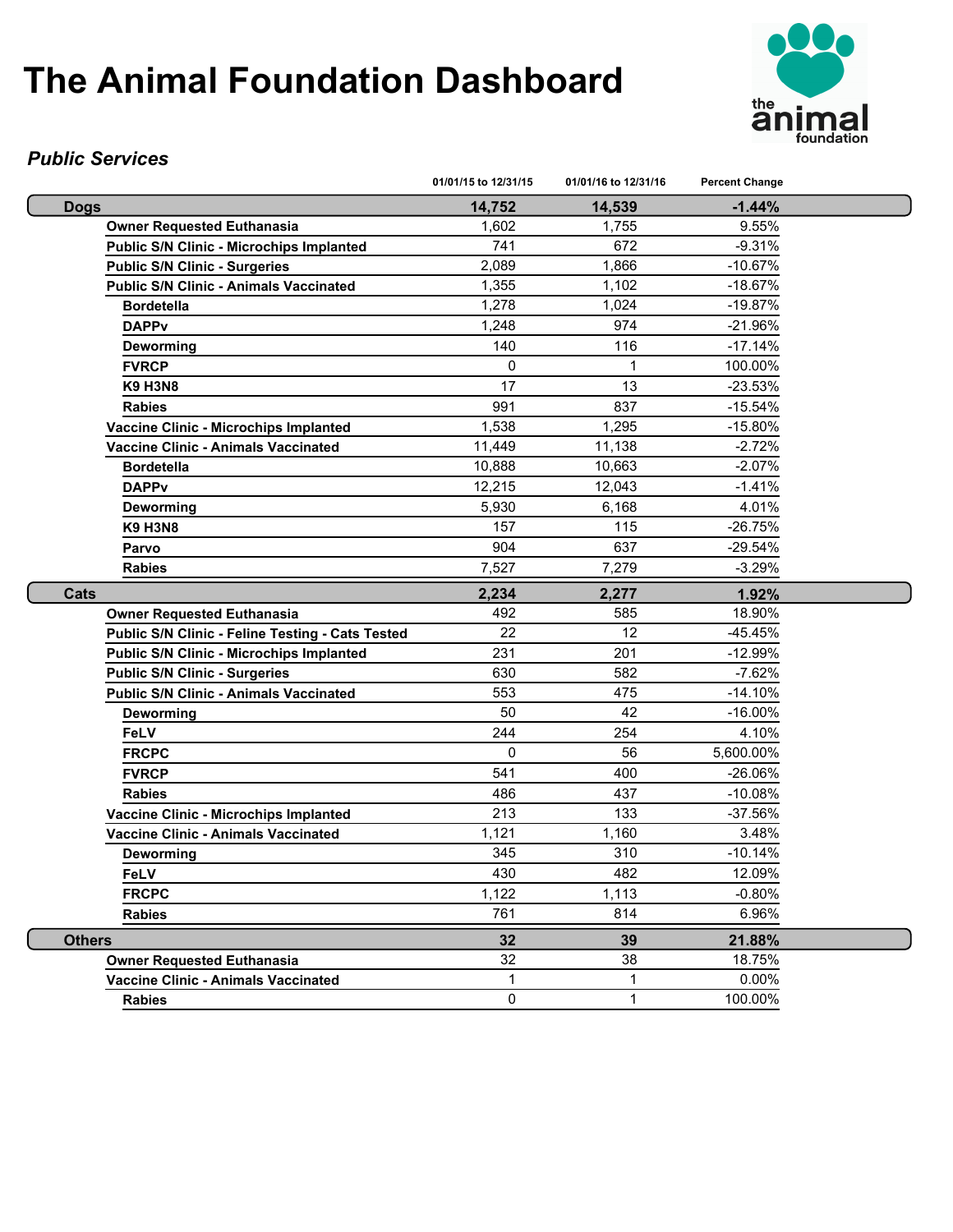

#### *Dog Intakes, Positive Placements, and Euthanasias*



*Cat Intakes, Positive Placements, and Euthanasias*





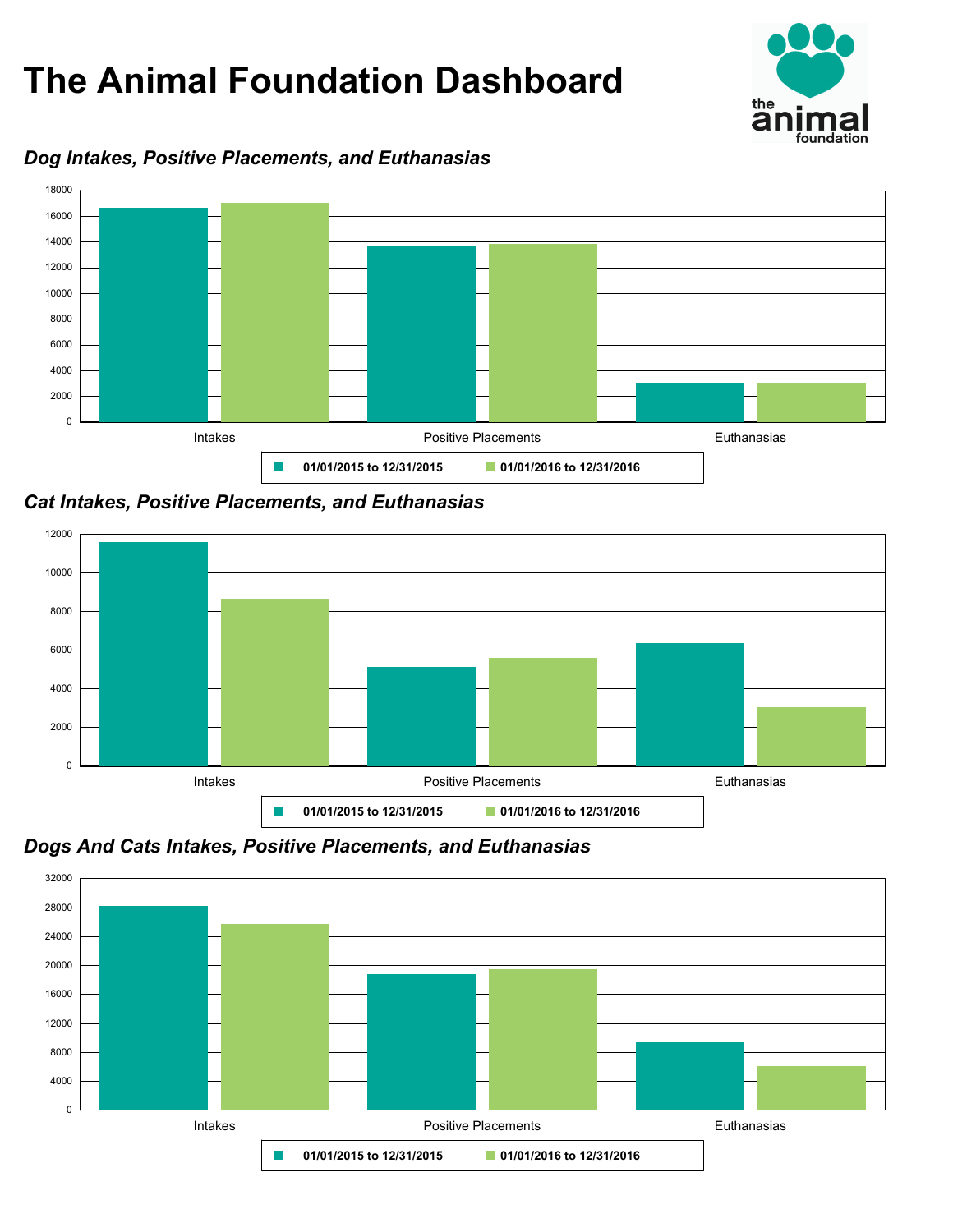

#### *Other Intakes, Positive Placements, and Euthanasias*